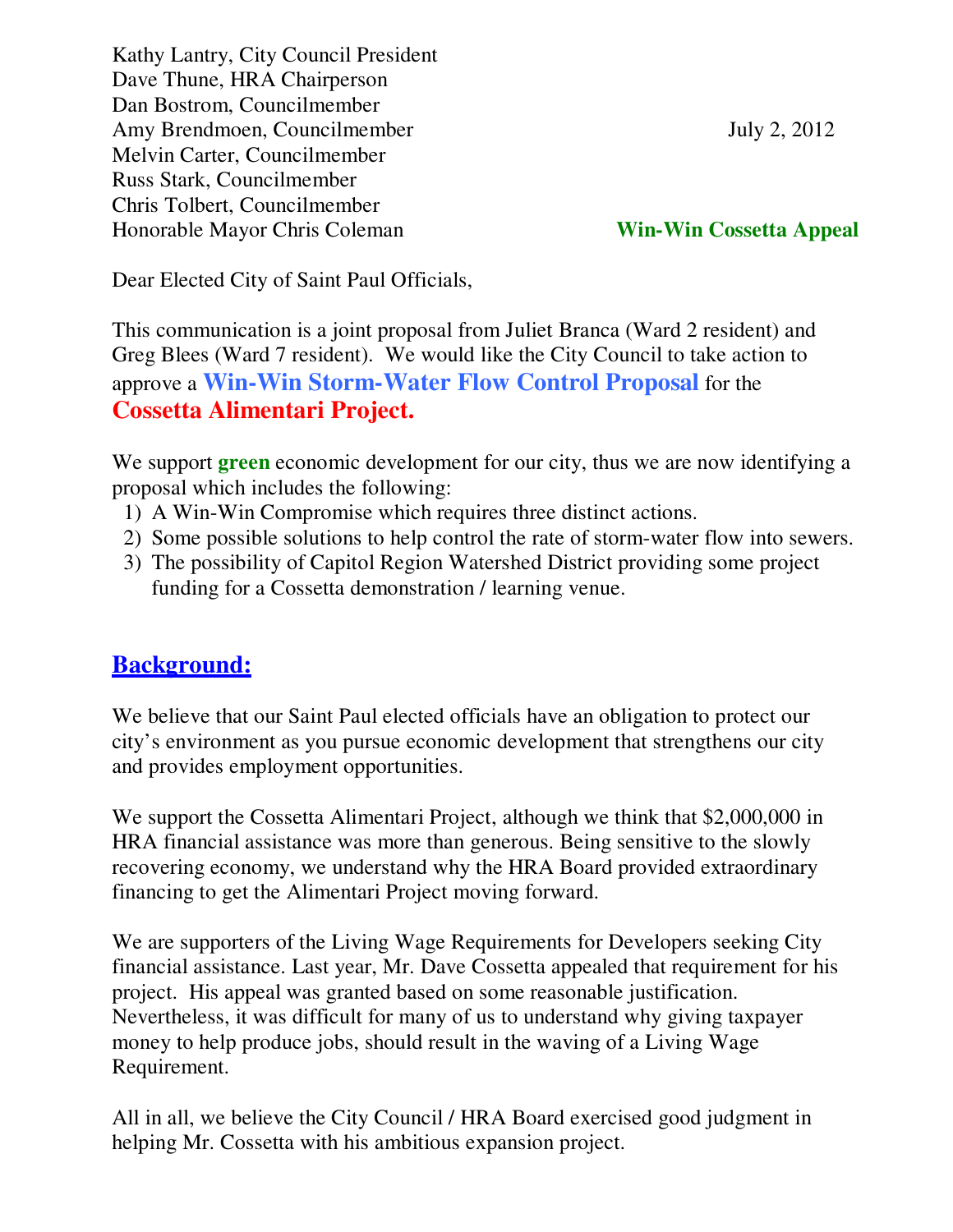We do not know Mr. Dave Cossetta. We have never communicated with him or with any of his agents or employees, before generating this proposal.

### **Our Understanding of the Current Request Before the City Council:**

When it comes to all Saint Paul development activities, there are always three stormwater runoff issues that must be addressed when a developer's site plan is approved for implementation:

- 1) **Cleaning runoff before it enters a storm sewer** to reduce pollution in rivers and lakes.
- 2) **Reducing the total volume of runoff from the site being emptied into the sewer** to reduce sewer size and construction cost.
- 3) **Slowing the rate of runoff flow into the storm sewer** to reduce peak flow into the river and help prevent flooding, property damage, erosion and sediment build-up.

These three storm-water issues have to be addressed by **all** developers/property owners when undertaking building projects. Controlling storm-water has been a City of St. Paul requirement & priority since the early 1980s when Saint Paul was sued by other governments for allowing combined sewage and storm-water to flow into the Mississippi River.

None of the \$2,000,000 in HRA money for the Cossetta Alimentari Project was specifically dedicated to costs for dealing with any of the above three storm-water issues. Our understanding is the money allocated was Jobs Bill related. Specifically, the \$1,600,000 for a Forgivable Loan was based on future employment goals.

Mr. Cossetta did submit a site plan for his Alimentari Project which adequately addressed all three storm-water issues. Said site plan used an underground cistern to control the rate of flow of the storm water. That plan was accepted and approved by the City.

Mr. Cossetta's current request is to not have to comply with the rate of flow requirements for storm water runoff, as he now views constructing an underground cistern to be too costly. Also, he is of the opinion that using a cistern could create a potential liability for his underground food preparation operations. Mr. Cossetta claims his current Appeal to ignore Rate of Flow of Storm-water would not reduce his two other storm-water obligations: 1) Cleaning Runoff and 2) Reducing Total Volume.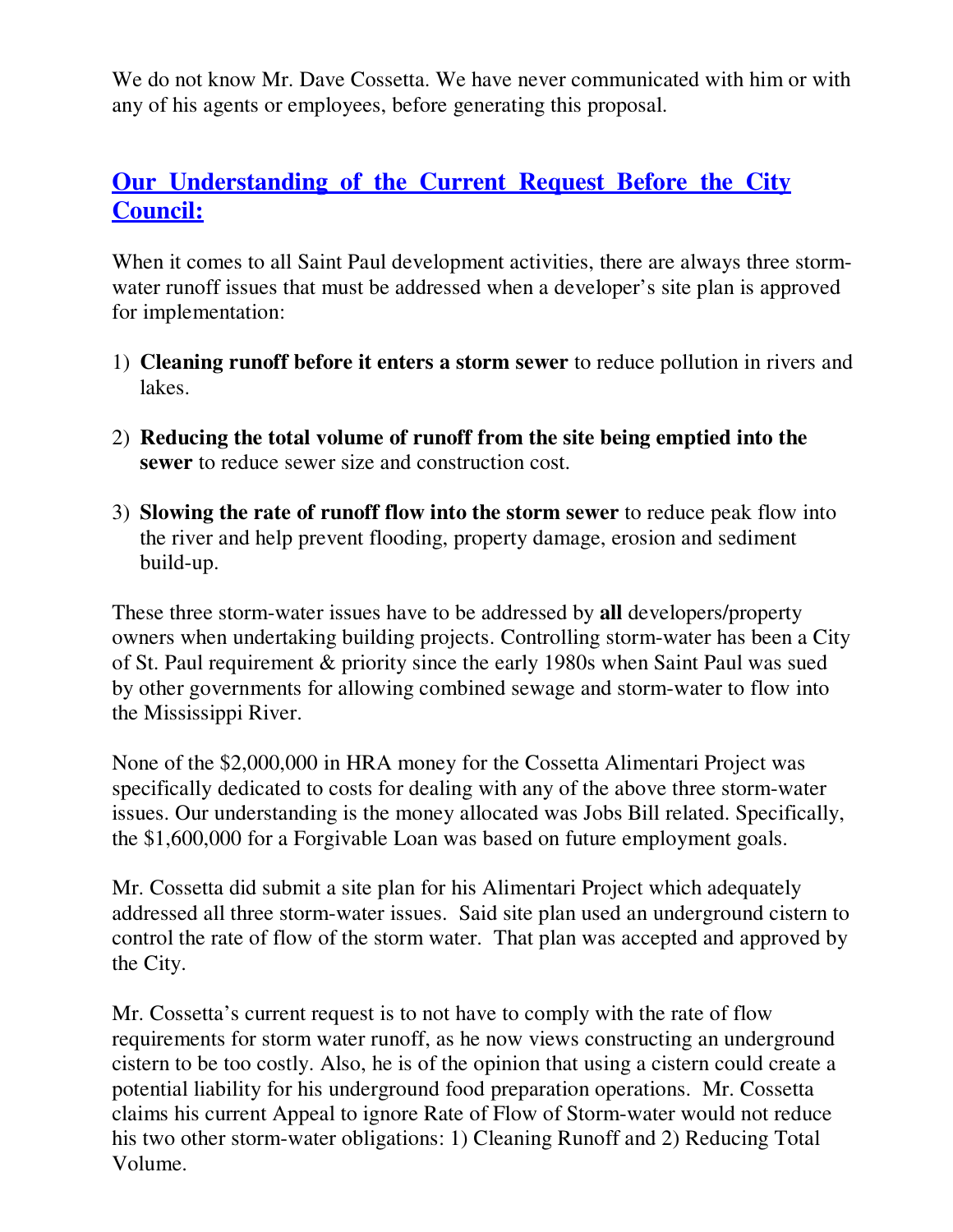# **A Win-Win Storm-Water Flow Control Proposal:**

This **Win-Win Storm-Water Flow Proposal** is beings suggested for City Council consideration; and it consists of three parts:

- 1) **City Council upholds Board of Zoning's Denial of the Cossetta Appeal**. It would be poor City policy to allow any developer/property owner to ignore storm-water rate of flow requirements, especially in the downtown area where bed rock prevents water to seep into the ground.
- 2) **Council permits Dave Cossetta to submit a new site plan**. One which eliminates or moves the location of a underground cistern currently approved to be buried in bedrock adjacent to the basement food prep area.
- 3) **Mayor Coleman directs Public Works Sewer Engineers** to work with Capital Region Watershed District staff and Mr. Cossetta's engineering, design and construction agents to jointly find cost effective alternatives for adequately dealing with Rate-of-Flow solutions. These new solutions can then be incorporated in a revised site plan (#2 above), which can thus be approved by the City for timely implementation.

### **Some Possible Options That Could Be Considered To Address Rate Of Flow Requirements:**

We are convinced that some combination of the below options could meet city requirements and reduce project cost or increase the revenue generating capacity for the Cossetta Alimentari Project.

- 1) Install a green roof on top of the proposed parking ramp. This storm-water trapping feature could be used for Bocce Ball with a pizza stand and wine patio.
- 2) Move the proposed large underground cistern to the basement of the proposed parking ramp (See the cistern in the ramp at the Minneapolis Public Library.)
- 3) Construct two smaller cisterns, one near the buildings and one in the below ground level of the parking ramp.
- 4) Install green living walls on the sides of the parking ramp or the back of the restaurant buildings. See example at this website: http://www.theatlanticcities.com/design/2012/06/barcelona-63-foot-verticalpark/2421/